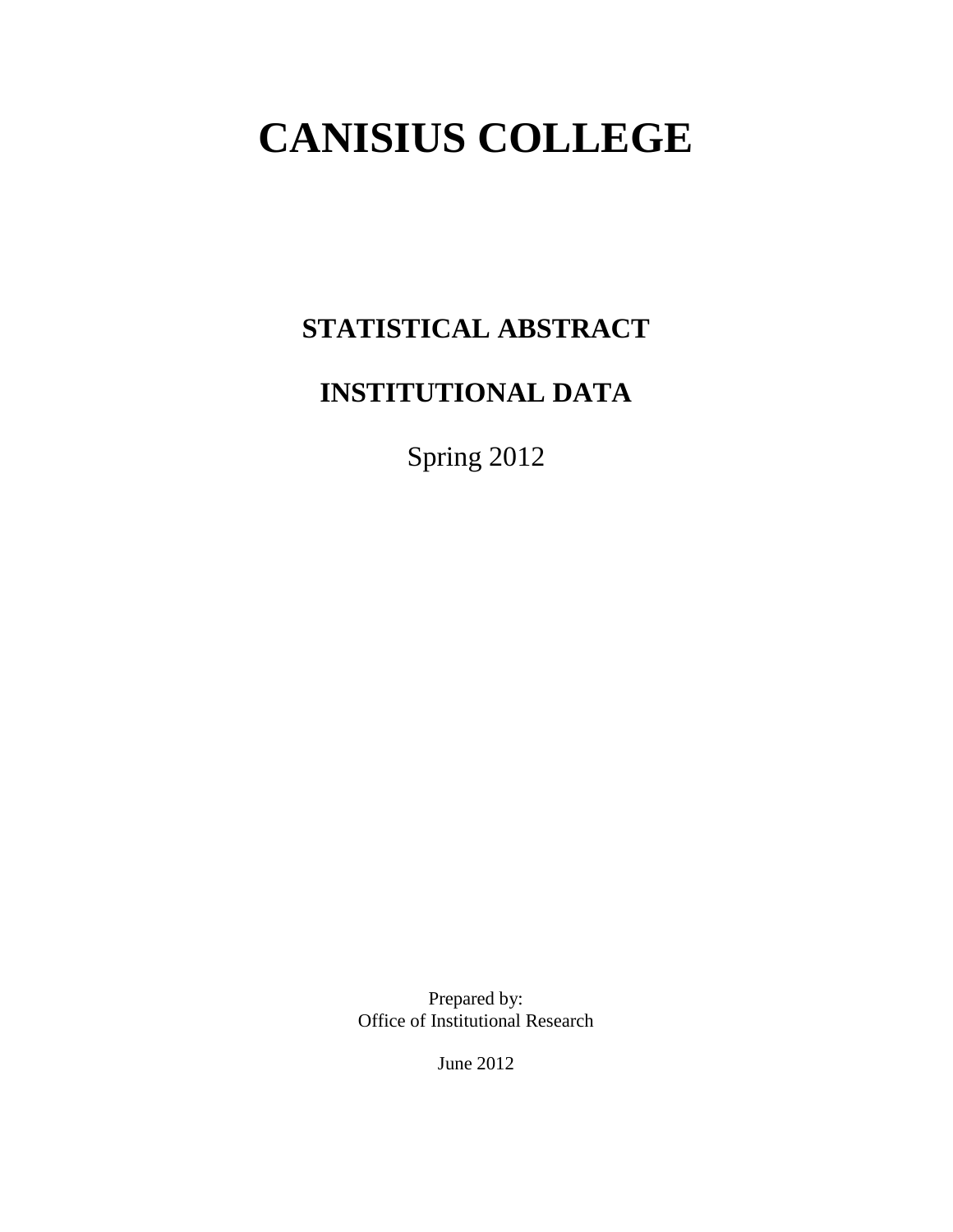|                                   | Undergrad.       | <b>Graduate</b> | <b>Total</b> |
|-----------------------------------|------------------|-----------------|--------------|
| Enrollment, Spring 2012           | 3,034            | 1,686           | 4,720        |
| Enrollment, Spring 2011           | 3,035            | 1,666           | 4,701        |
| Percent Change in Enrollment      | 0%               | 1.2%            | 0.4%         |
|                                   |                  |                 |              |
| Number Full-time                  | 2,842            | 764             | 3,606        |
| Number Part-time                  | 192              | 922             | 1,114        |
|                                   |                  |                 |              |
| Percent Full-time                 | 93.7%            | 45.3%           | 76.4%        |
| Percent Part-time                 | 6.3%             | 54.7%           | 23.6%        |
|                                   |                  |                 |              |
| Credit Hours Attempt. Spring 2012 | 44,096           | 12,981          | 57,077       |
| Credit Hours Attempt. Spring 2011 | 43,896           | 13,064          | 56,960       |
| Percent Change in CH Attempted    | 0.5%             | $-0.6%$         | 0.2%         |
|                                   |                  |                 |              |
| FTE, Spring 2012                  | 2,916            | 1,276           | 4,192        |
| FTE, Spring 2011                  | 2,908            | 1,270           | 4,178        |
| Percent Change in FTE             | 0.3%             | 0.5%            | 0.3%         |
| <b>Enrollment by College</b>      |                  |                 |              |
| College of Arts and Sciences      | 1656             | 77              | 1,733        |
| School of Ed. & Human Services    | 499              | 1,255           | 1,754        |
| Wehle School of Business          | 755              | 323             | 1,078        |
| Office of Professional Studies    | 6                | 31              | 37           |
| No College Designated             | $\overline{118}$ | $\theta$        | 118          |
| Totals                            | 3,034            | 1,686           | 4,720        |
|                                   |                  |                 |              |
| <b>Enrollment by Gender</b>       |                  |                 |              |
| <b>Percent Male</b>               | 48.7%            | 42.1%           | 46.4%        |
| <b>Percent Female</b>             | 51.3%            | 57.9%           | 53.6%        |
|                                   |                  |                 |              |
| <b>Average Age</b>                | 20.8             | 28.8            | 23.7         |
|                                   |                  |                 |              |
| On-campus Resident                | 1,337            | 51              | 1,388        |
| <b>Percent Resident</b>           | 44.1%            | 3.0%            | 29.4%        |

## **Canisius College at a Glance**

| <b>Enrollment by Ethnicity</b>       | <b>Number</b> | Percentage |
|--------------------------------------|---------------|------------|
| Non-resident Alien                   | 266           | 5.6%       |
| Hispanic/Latino                      | 73            | 1.5%       |
| American Indian/Alaska Native        | 17            | 0.4%       |
| Asian                                | 72            | 1.5%       |
| <b>Black or African American</b>     | 296           | 6.3%       |
| Native Hawaiian or Pacific Islander  | $\theta$      | 0.0%       |
| White                                | 3,643         | 77.2%      |
| Two or more races                    | 55            | 1.2%       |
| Race/Ethnicity Unknown               | 298           | 6.3%       |
| <b>Enroll.</b> by Entering CH Earned |               |            |
| $0$ to 29                            | 770           | 16.3%      |
| 30 to 59                             | 655           | 13.9%      |
| 60 to 89                             | 687           | 14.6%      |
| 90 plus                              | 922           | 19.5%      |
| Graduate                             | 1686          | 35.7%      |
| <b>Enrollment by Student Type</b>    |               |            |
| Undergrad, Continuing/Re-admit/Visit | 2,847         | 60.3%      |
| Undergraduate, New First Time        | 9             | 0.2%       |
| Undergraduate, Transfer              | 59            | 1.3%       |
| Undergraduate, Transient             | 45            | 1.0%       |
| Undergraduate, Cross Registered      | 54            | 1.1%       |
| Undergraduate, HS Students           | 20            | 0.4%       |
| Graduate, Continuing/Other           | 1,426         | 30.3%      |
| Graduate, New First Time             | 260           | 5.5%       |
| <b>Enrollment by Residency</b>       |               |            |
| Canadian                             | 177           | 3.8%       |
| International                        | 113           | 2.4%       |
| New York Resident                    | 3,990         | 84.5%      |
| Out-of-state Resident                | 412           | 8.7%       |
| Unknown                              | 28            | 0.6%       |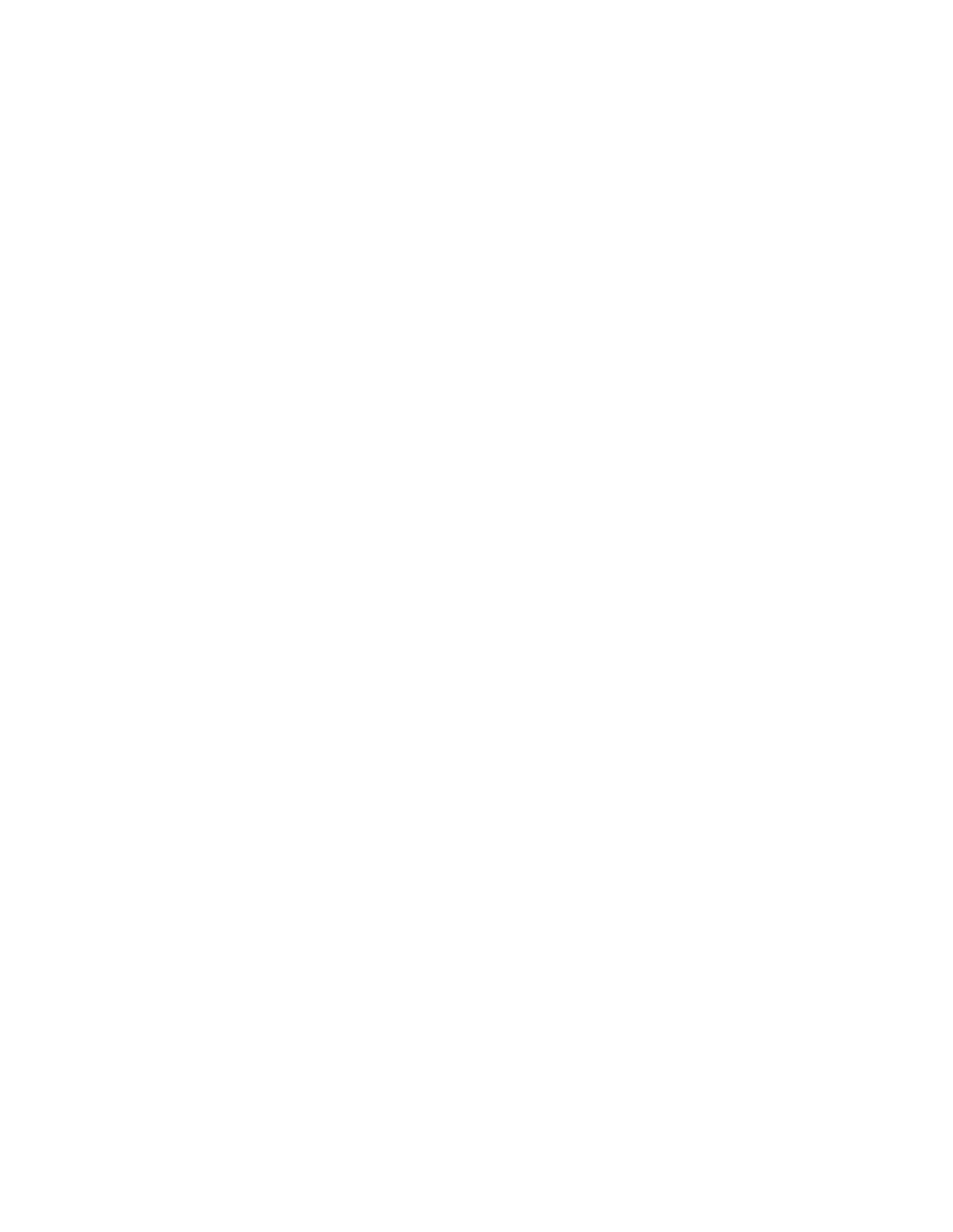### **ENROLLMENTS BY MAJOR**

\*Includes double counting

### COLLEGE OF ARTS & SCIENCES

### *Undergraduate Programs*

| Code                | Major                                                            | Count               |
|---------------------|------------------------------------------------------------------|---------------------|
| ABEC                | <b>Animal Behavior</b>                                           | 110                 |
| AHM                 | <b>Art History</b>                                               | 11                  |
| <b>ANT</b>          | Anthropology                                                     | 24                  |
| <b>BCH</b>          | Biochemistry                                                     | 38                  |
| <b>BCHA</b>         | Biochemistry, ACS Certified                                      | 4                   |
| <b>BIF</b>          | <b>Bioinformatics</b>                                            | $\overline{5}$      |
| <b>BIO</b>          | <b>Biology</b>                                                   | 256                 |
| <b>CHM</b>          | Chemistry                                                        | 23                  |
| <b>CHM</b>          | Chemistry, ACS Certified                                         | 8                   |
| <b>CHM</b>          | Chemistry, Health Professions                                    | 18                  |
| <b>CLLA</b>         | <b>Classical Languages</b>                                       | $\frac{2}{2}$       |
| <b>CLSG</b>         | Classics, Greek                                                  |                     |
| <b>CLSL</b>         | Classics, Latin                                                  | $\overline{4}$      |
| $_{\rm COM}$        | <b>Communication Studies</b>                                     | 168                 |
| <b>CRJ</b>          | <b>Criminal Justice</b>                                          | 101                 |
| CRW                 | <b>Creative Writing</b>                                          | 36                  |
| CSC                 | <b>Computer Science</b>                                          | 43                  |
| <b>DMA</b>          | Digital Media Arts                                               | 95                  |
| <b>ECON</b>         | Economics                                                        | 25                  |
| <b>EN 32</b>        | Physics (Pre-engineering $3+2$ )                                 | 6                   |
| <b>ENG</b>          | English                                                          | 85                  |
| <b>ENGR</b>         | Pre-Engineering                                                  | 12                  |
| <b>ENV</b>          | <b>Environmental Sciences</b>                                    | 10                  |
| <b>EUR</b>          | <b>European Studies</b>                                          | 13                  |
| <b>EVST</b>         | <b>Environmental Studies</b>                                     | 6                   |
| <b>FRC</b>          | French                                                           | 14                  |
| GER                 | German                                                           | 12                  |
| <b>HIS</b>          | <b>History</b>                                                   | 102                 |
| <b>HUM</b>          | Humanities, Bachelors                                            | $\overline{0}$      |
| <b>INT</b>          | <b>International Relations</b>                                   | 66                  |
| <b>JRN</b>          | Journalism                                                       | 26                  |
| MAT                 | <b>Mathematics</b>                                               | 38                  |
| <b>MATS</b><br>MLSC | Mathematics & Statistics<br>Medical Laboratory Science (Was MDT) | $\overline{2}$<br>7 |
| <b>MUS</b>          | Music                                                            | 7                   |
| <b>MUSP</b>         | <b>Music Performance</b>                                         | 4                   |
| PHI                 | Philosophy                                                       | $\overline{2}$      |
| <b>PHIH</b>         | Philosophy, Hypatian Scholar                                     | 6                   |
| PHII                | Philosophy, Ignation Scholar                                     | 5                   |
| <b>PHY</b>          | Physics                                                          | 18                  |
| <b>PSC</b>          | <b>Political Science</b>                                         | 103                 |
| <b>PSY</b>          | Psychology                                                       | 278                 |
| <b>RST</b>          | Religious Studies                                                | 4                   |
| SOC                 | Sociology                                                        | 26                  |
| SPA                 | Spanish                                                          | 33                  |
| TLS                 | <b>Technical/Liberal Studies</b>                                 | 0                   |
| <b>UND</b>          | Undecided                                                        | 101                 |
| URS                 | <b>Urban Studies</b>                                             | 8                   |

### *Graduate Programs*

| Code       | Major                            | Count |
|------------|----------------------------------|-------|
| ANZ        | Anthrozoology                    |       |
| <b>ASN</b> | Arts & Sciences Non-Matriculated |       |
| COM 1      | Communication & Leadership       |       |
|            |                                  |       |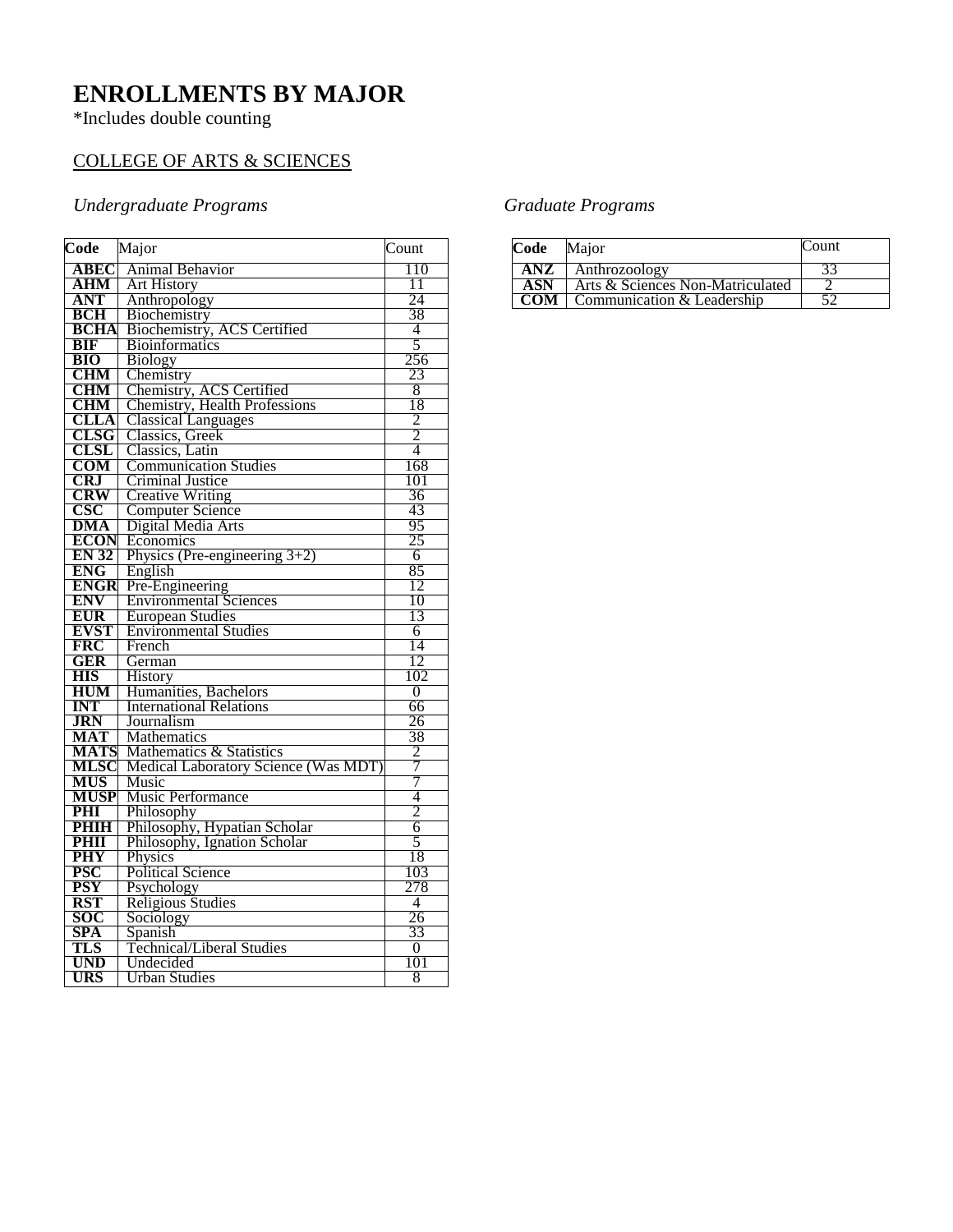# **ENROLLMENTS BY MAJOR Cont'd** \*Includes double counting

#### SCHOOL OF EDUCATION & HUMAN SERVICES

#### *Undergraduate Programs*

| Code             | Major                                   | Count |
|------------------|-----------------------------------------|-------|
| ATM              | <b>Athletic Training</b>                | 58    |
| <b>ECCHI</b>     | Early Childhood/Childhood Ed. Dual      | 57    |
| <b>EDAD</b>      | <b>Adolescent Education</b>             | 87    |
| EDCH             | Childhood Education                     | 25    |
| <b>EDEC</b>      | Early Childhood Education               |       |
| EDS -            | <b>Teacher Education</b>                | 0     |
| <b>HEW</b>       | Health & Wellness                       | 41    |
| PEHL             | Physical/Health Education               | 91    |
| <b>PEM</b>       | <b>Physical Education</b>               |       |
| <b>PENT</b>      | Physical Education, Non-teaching        | 0     |
| <b>PESS</b>      | <b>Physical Education Sport Studies</b> | 9     |
| <b>PHED</b>      | Physical Education, Birth-12            | 6     |
| SPE <sub>1</sub> | Special/Childhood Education, Grades 1-6 | 70    |
| <b>SPEB</b>      | Special/Early Childhood Ed. Birth-2     | 16    |
| <b>SPMT</b>      | <b>Sports Management</b>                | 30    |
| <b>UND</b>       | Undecided                               | 3     |

### *Graduate Programs*

| Code                 | Major                                     | Count           |
|----------------------|-------------------------------------------|-----------------|
| <b>ADEN</b>          | <b>Adolescent/English Education</b>       | 0               |
| <b>ADSS</b>          | <b>Adolescent/Social Studies</b>          | $\overline{0}$  |
| <b>CMH</b>           | <b>Community Mental Health</b>            | 101             |
| $\operatorname{CSP}$ | <b>College Student Personnel</b>          | 55              |
| <b>EDA</b>           | School/Administration Supervision         | 5               |
| <b>EDAD</b>          | <b>Adolescent Education</b>               | 56              |
| <b>EDAO</b>          | Educational Admin./Supervision            | 14              |
| <b>EDB</b>           | Business & Marketing Education            | 12              |
| <b>EDC</b>           | Counseling & Human Services               | $\overline{0}$  |
| <b>EDCH</b>          | Childhood Education                       | 84              |
| <b>EDD</b>           | <b>Deaf Education</b>                     | 4               |
| EDD1                 | Deaf Childhood Education Grades 1         | 10              |
| EDD7                 | Deaf Adolescence Education                | 2               |
| <b>EDDI</b>          | Differentiated Instruction                | $\overline{51}$ |
| <b>EDG</b>           | <b>General Education</b>                  | 3               |
| <b>EDN</b>           | General Education, Non-                   | 14              |
| <b>EDT</b>           | <b>Education Technologies Certificate</b> | 7               |
| <b>EDTL</b>          | Teacher Leader Certificate                | $\overline{0}$  |
| <b>GEEX</b>          | <b>Gifted Education Extension</b>         | 1               |
| <b>HHP</b>           | Health & Human Performance                | 36              |
| <b>LTCY</b>          | <b>Literacy Education</b>                 | 34              |
| MCX                  | Middle Childhood Extension                | $\overline{2}$  |
| <b>MSA</b>           | Sport Administration                      | 68              |
| <b>ONLT</b>          | Literacy Education, On-line               | 69              |
| <b>ONPE</b>          | Physical Education, On-line               | 154             |
| ONSA                 | Sports Administration, On-line            | 146             |
| <b>ONSB</b>          | School Building Leadership, On-           | 86              |
| <b>ONSD</b>          | School District Leadership, On-line       | 9               |
| <b>OSBD</b>          | School Building/District Leader,          | 14              |
| <b>PEM</b>           | <b>Physical Education</b>                 | 14              |
| <b>PHED</b>          | Physical Education, Birth-12              | 40              |
| <b>READ</b>          | <b>Reading Certificate</b>                | T               |
| SAC                  | School/Agency Counseling                  | 75              |
| <b>SBDL</b>          | School Building/District Leadership       | 5               |
| SBL                  | School Building Leadership                | 48              |
| <b>SDL</b>           | School District Leadership                | 12              |
| <b>SPE</b>           | <b>Special Education</b>                  | $\overline{0}$  |
| SPE1                 | Special/Childhood Education,              | 25              |
| SPE7                 | Special Education, Adolescent             | 4               |
| <b>SPEA</b>          | Special Education, Advanced               | 17              |
| <b>SPM1</b>          | Special Education, Childhood              | 8               |
| SPM7                 | Special Education, Adolescent             | 11              |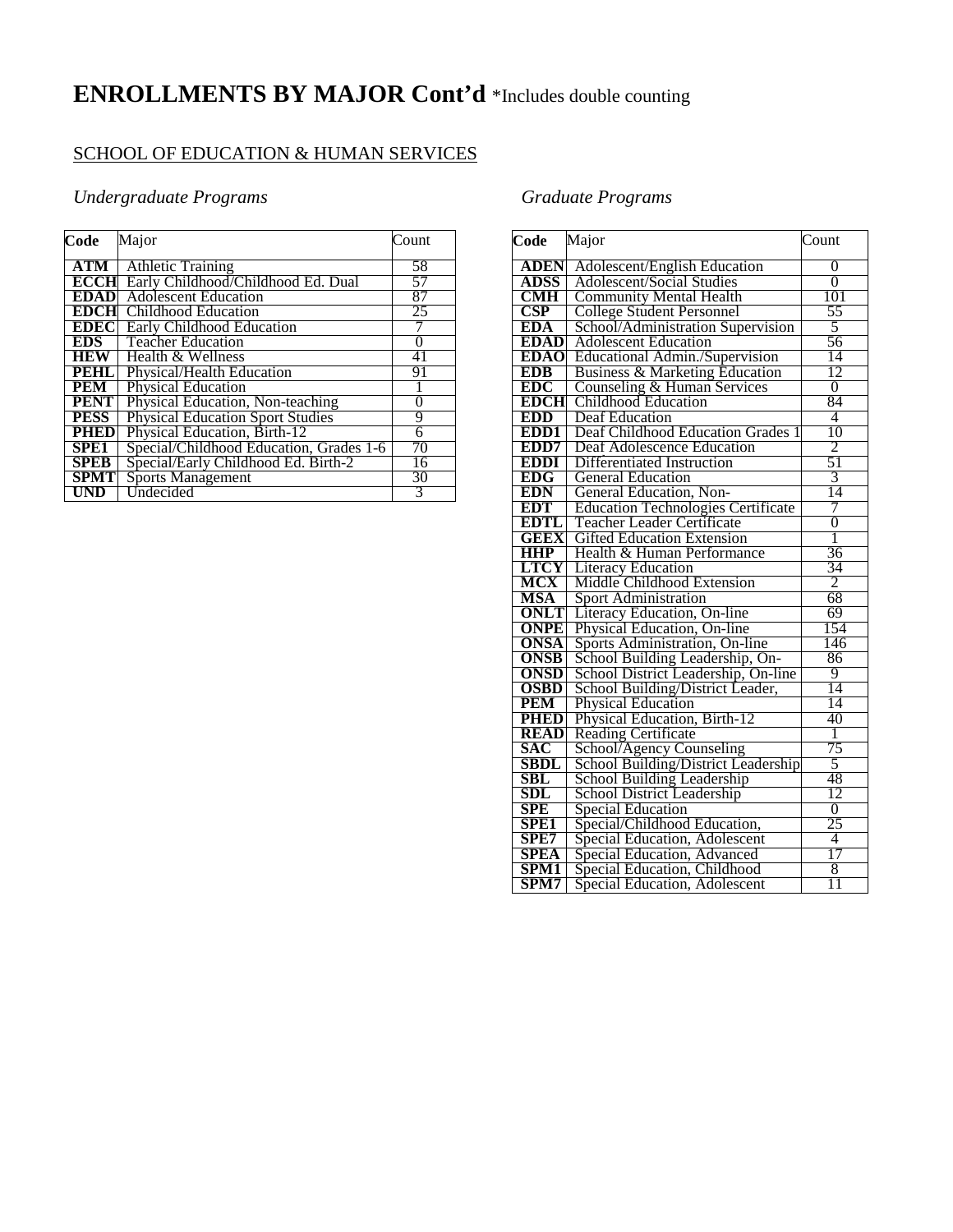### **ENROLLMENTS BY MAJOR Cont'd**

\*Includes double counting

#### WEHLE SCHOOL OF BUSINESS

*Undergraduate Programs*

| Code        | Major                                 | Count |
|-------------|---------------------------------------|-------|
|             |                                       |       |
| <b>ACC1</b> | Accounting                            | 219   |
| ACC2        | <b>Professional Accounting</b>        | 11    |
| <b>AIS</b>  | <b>Accounting Information Systems</b> | 29    |
| ECO         | Economics                             | 40    |
| <b>ENT</b>  | Entrepreneurship                      | 52    |
| FIN         | Finance                               | 141   |
| <b>IBUS</b> | <b>International Business</b>         | 52    |
| <b>MGT</b>  | Management                            | 133   |
| <b>MIS</b>  | <b>Information Systems</b>            | 22    |
| <b>MKT</b>  | Marketing                             | 161   |
| <b>UNBU</b> | <b>Undeclared Business</b>            | 12    |
| UND         | Undecided                             |       |

#### *Graduate Programs*

| Code        | Major                                | Count |
|-------------|--------------------------------------|-------|
| <b>BUN</b>  | Business, Non-matriculated           |       |
| <b>INTB</b> | <b>International Business</b>        | 10    |
| <b>MBA</b>  | MBA, Part-Time Program               | 206   |
| <b>MBA</b>  | MBA, Accounting 150 Hour             | 18    |
| <b>MBA</b>  | MBA, One Year Program                | 27    |
| <b>MBA</b>  | MBA, Professional Accounting         | 44    |
| <b>MFA</b>  | <b>Forensic Accounting</b>           | 10    |
| -TEL        | <b>Telecommunications Management</b> |       |

### OFFICE OF PROFESSIONAL STUDIES

*Undergraduate Programs*

| Code        | Major                         | Count |
|-------------|-------------------------------|-------|
| <b>PS1</b>  | CC2CC – NCCC Radiologic       |       |
| PS5         | CC2CC – GCC Respiratory Care  |       |
| <b>PS10</b> | Telecomm Technician (Verizon) |       |

*Graduate Programs*

| Code | Major                                         | Count |
|------|-----------------------------------------------|-------|
|      | $\vert$ CSH $\vert$ Community & School Health | 19    |
|      | <b>NTC1</b> Applied Nutrition Cert. Track 1   |       |
| NTR1 | Applied Nutrition, Track 1                    |       |
| NTR2 | <b>Applied Nutrition, Track 2</b>             |       |

#### OTHER INFORMATION

#### *Undergraduate Programs*

| Code        | Major                  | Count |
|-------------|------------------------|-------|
| <b>AUDI</b> | Auditing               |       |
| CPD         | Center for Prof. Dev.  |       |
|             | <b>NDEG</b> Non-degree | 92    |
|             | Double Majors          | 374   |
|             | <b>Triple Majors</b>   |       |
|             | Quadruple Majors       |       |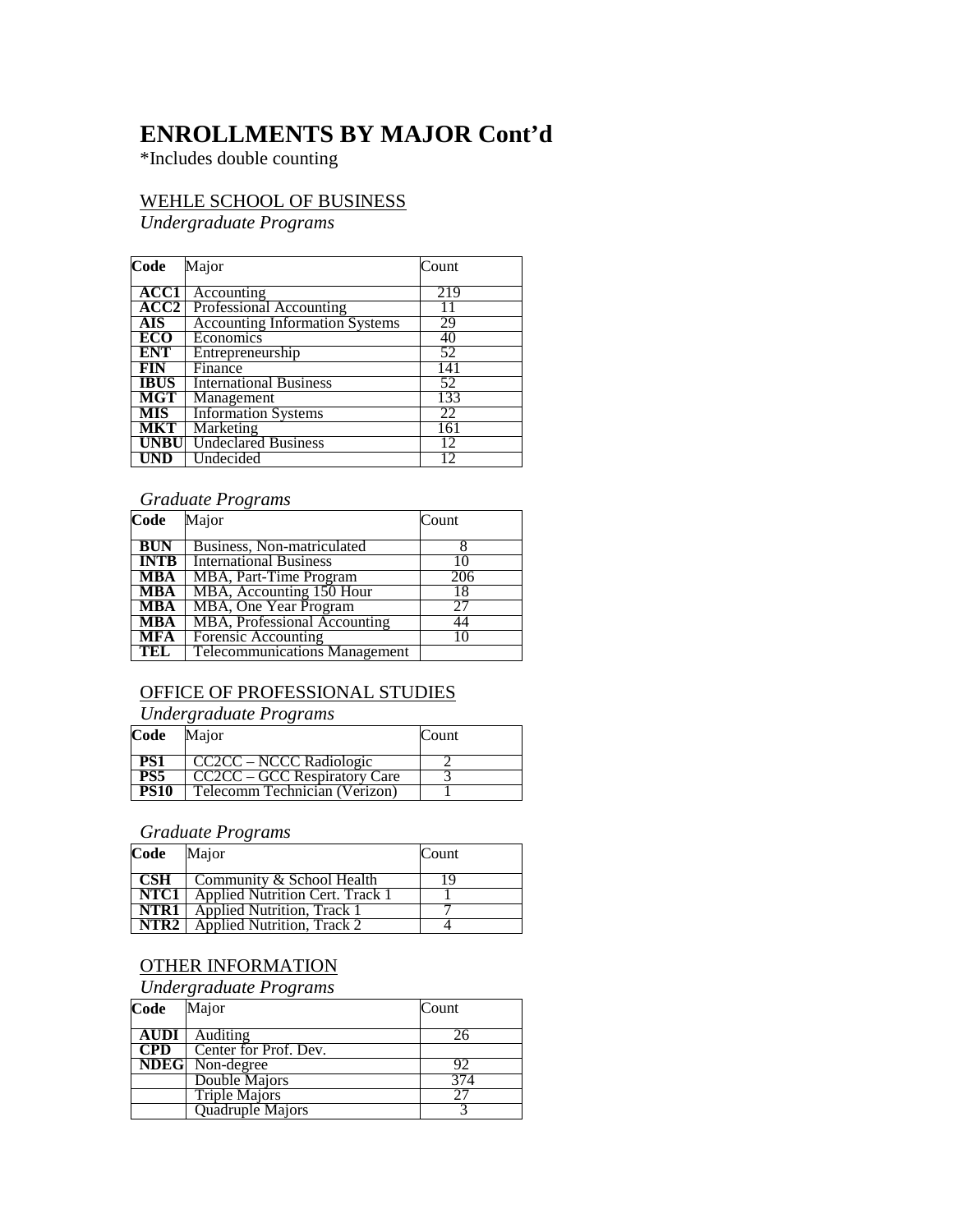| <b>Department</b>                         | Undergrad.         | <b>Graduate</b>        | <b>Total</b>         |                      | % of School % of College |
|-------------------------------------------|--------------------|------------------------|----------------------|----------------------|--------------------------|
| Animal Behavior                           | 401                | 249                    | 650                  | 2.1%                 | 1.2%                     |
| <b>Biology</b>                            | 2758               |                        | 2758                 | 8.8%                 | 4.9%                     |
| Chemistry                                 | 1331               |                        | 1331                 | 4.3%                 | 2.4%                     |
| Classics                                  | 636                |                        | 636                  | 2.0%                 | 1.1%                     |
| College Honors Program                    | 258                |                        | 258                  | 0.8%                 | 0.5%                     |
| <b>Communication Studies</b>              | 2440               | 150                    | 2590                 | 8.3%                 | 4.6%                     |
| <b>Computer Science</b>                   | 448                |                        | 448                  | 1.4%                 | 0.8%                     |
| English                                   | 3034               |                        | 3034                 | 9.7%                 | 5.4%                     |
| English as a Second Language              | 144                |                        | 144                  | 0.5%                 | 0.3%                     |
| Fine Arts                                 | 1647               |                        | 1647                 | 5.3%                 | 2.9%                     |
| <b>First Year Seminar</b>                 | 390                |                        | 390                  | 1.3%                 | 0.7%                     |
| History                                   | 2496               |                        | 2496                 | 8.0%                 | 4.5%                     |
| Mathematics & Statistics                  | 2140               |                        | 2140                 | 6.9%                 | 3.8%                     |
| <b>Military Science</b>                   | 275                |                        | 275                  | 0.9%                 | 0.5%                     |
| <b>Modern Languages</b>                   | 885                |                        | 885                  | 2.8%                 | 1.6%                     |
| Philosophy                                | 3171               |                        | 3171                 | 10.2%                | 5.7%                     |
| Physics                                   | 591                |                        | 591                  | 1.9%                 | 1.1%                     |
| <b>Political Science</b>                  | 1049               |                        | 1049                 | 3.4%                 | 1.9%                     |
| Psychology                                | 2259               |                        | 2259                 | 7.2%                 | 4.0%                     |
| Religious Studies & Theology              | 2637               |                        | 2637                 | 8.5%                 | 4.7%                     |
| Sociology/Anthropology & Criminal Justice | 1774               |                        | 1774                 | 5.7%                 | 3.2%                     |
| Undeclared                                | 6                  |                        | 6                    | 0.02%                | $>1/4\%$                 |
| <b>Arts &amp; Sciences</b>                | 30770              | 399                    | 31169                | 100.0%               | 55.6%                    |
|                                           |                    |                        |                      |                      |                          |
| <b>Department</b>                         | Undergrad.         | <b>Graduate</b>        | <b>Total</b>         | % of School          | % of College             |
| <b>Adolescence Education</b>              | 672                | 699                    | 1371                 | 9.9%                 | 2.4%                     |
| Counseling & Human Services               |                    | 1663                   | 1663                 | 12.0%                | 3.0%                     |
| Education                                 | 2017               | 1356                   | 3373                 | 24.4%                | 6.0%                     |
| Graduate Education & Leadership           |                    | 2539                   | 2539                 | 18.3%                | 4.5%                     |
| Kinesiology                               | 1712               | 1540                   | 3252                 | 23.5%                | 5.8%                     |
| Sport Administration                      | 237                | 1415                   | 1652                 | 11.9%                | 2.9%                     |
| <b>Education &amp; Human Services</b>     | 4638               | 9212                   | 13850                | 100.0%               | 24.7%                    |
|                                           |                    |                        |                      |                      |                          |
| <b>Department</b><br>Accounting           | Undergrad.<br>1480 | <b>Graduate</b><br>663 | <b>Total</b><br>2143 | % of School<br>20.2% | % of College<br>3.8%     |
| Economics & Finance                       | 2845               | 655                    | 3500                 | 33.0%                | 6.2%                     |
| <b>Graduate Business</b>                  |                    | 30                     | 30                   | 0.3%                 | 0.1%                     |
| Management                                | 1893               | 987                    | 2880                 | 27.2%                | 3.0%                     |
| Marketing & Information Systems           | 1453               | 585                    | 2038                 | 19.3%                | 5.8%                     |
| <b>Wehle School of Business</b>           | 7671               | 2920                   | 10591                | 100.0%               | 18.9%                    |

### **CREDIT HOURS BY DEPARTMENT AND SCHOOL**

| <b>Department</b>                     | Undergrad. | <b>K</b> raduate | Total | % of School | % of College |
|---------------------------------------|------------|------------------|-------|-------------|--------------|
| <b>Office of Professional Studies</b> |            | 320              | 320   | 100.0%      | $0.6\%$      |

| <b>Department</b>       | Undergrad. | Graduate | <b>Total</b> | % of School | % of College |
|-------------------------|------------|----------|--------------|-------------|--------------|
| Unaffiliated            | 139        |          | 141          | N/A         | 0.3%         |
| <b>CANISIUS COLLEGE</b> | 43218      | 12853    | 56017        | 100.0%      | 100.0%       |